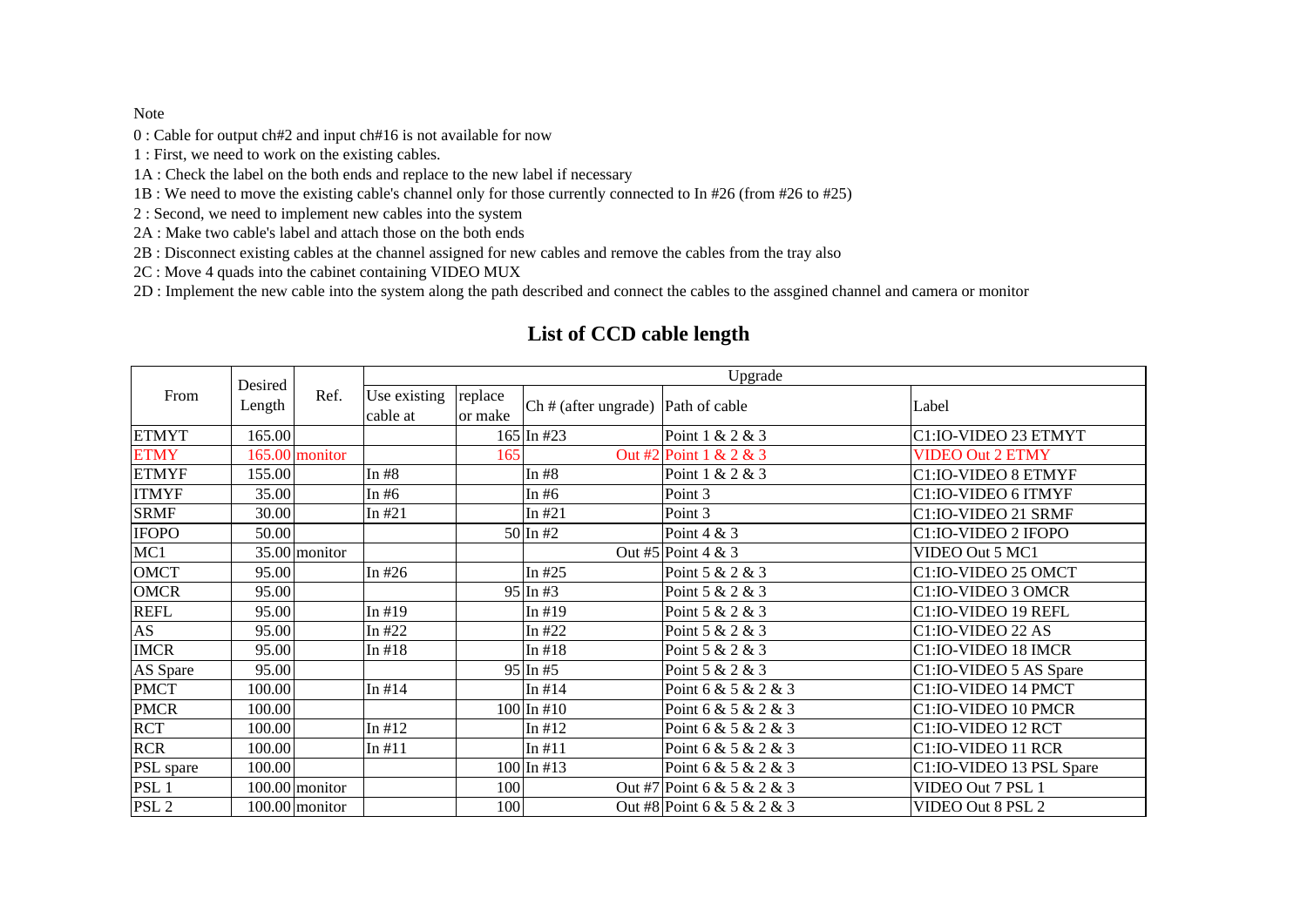#### Note

- 0 : Cable for output ch#2 and input ch#16 is not available for now
- 1 : First, we need to work on the existing cables.
- 1A : Check the label on the both ends and replace to the new label if necessary
- 1B : We need to move the existing cable's channel only for those currently connected to In #26 (from #26 to #25)
- 2 : Second, we need to implement new cables into the system
- 2A : Make two cable's label and attach those on the both ends
- 2B : Disconnect existing cables at the channel assigned for new cables and remove the cables from the tray also
- 2C : Move 4 quads into the cabinet containing VIDEO MUX
- 2D : Implement the new cable into the system along the path described and connect the cables to the assgined channel and camera or monitor

| From              | Desired<br>Length | Ref.             | Upgrade      |            |                                           |                                         |                          |  |
|-------------------|-------------------|------------------|--------------|------------|-------------------------------------------|-----------------------------------------|--------------------------|--|
|                   |                   |                  | Use existing | replace    | $\int$ Ch # (after ungrade) Path of cable |                                         | Label                    |  |
|                   |                   |                  | cable at     | or make    |                                           |                                         |                          |  |
| <b>ETMXT</b>      | 235.00            |                  |              |            | $235$ In #15                              | Point A & B & C & 6 & 5 & 2 & 3         | C1:IO-VIDEO 15 ETMXT     |  |
| <b>ETMX</b>       |                   | $235.00$ monitor |              | 235        |                                           | Out #11 Point A & B & C & 6 & 5 & 2 & 3 | VIDEO Out 11 ETMX        |  |
| <b>ETMXF</b>      | 225.00            |                  | In $#9$      |            | In $#9$                                   | Point A & B & C & 6 & 5 & 2 & 3         | C1:IO-VIDEO 9 ETMXF      |  |
| MC <sub>2F</sub>  | 135.00            |                  | In $#1$      |            | In $#1$                                   | Point B & C & 6 & 5 & 2 & 3             | C1:IO-VIDEO 1 MC2F       |  |
| MC <sub>2</sub> T | 135.00            |                  |              |            | 135 In #16                                | Point B & C & 6 & 5 & 2 & 3             | C1:IO-VIDEO 16 MC2T      |  |
| <b>POP</b>        | 110.00            |                  |              |            | $110$ In #17                              | Point C & 6 & 5 & 2 & 3                 | C1:IO-VIDEO 17 POP       |  |
| MC <sub>2</sub>   |                   | $105.00$ monitor |              | 105        |                                           | Out #12 Point C & 6 & 5 & 2 & 3         | VIDEO Out 12 MC2         |  |
| FI                | 65.00             |                  | In $#4$      |            | In $#4$                                   | Point $4 & 3$                           | C1:IO-VIDEO 4 Fl         |  |
| MC1F/MC3F         | 65.00             |                  |              |            | 65 In #20                                 | Point 4 & 3                             | C1:IO-VIDEO 20 MC1F/MC3F |  |
| <b>ITMXF</b>      | 60.00             |                  | In $#7$      |            | In $#7$                                   | Point D & E & 3                         | C1:IO-VIDEO 7 ITMXF      |  |
| PRM/BS            | 60.00             |                  |              |            | 60 In #24                                 | Point E & 3                             | C1:IO-VIDEO 24 PRM/BS    |  |
| CRT1              |                   | $105.00$ monitor | Out #1       |            |                                           | Out #1 Point 5 & 2 & 3                  | VIDEO Out 1 CRT1         |  |
| CRT2              |                   | $105.00$ monitor | Out $#3$     |            |                                           | Out #3 Point 5 & 2 & 3                  | VIDEO Out 3 CRT2         |  |
| CRT3              |                   | $105.00$ monitor | Out # $6$    |            |                                           | Out #6 Point 5 & 2 & 3                  | VIDEO Out 6 CRT3         |  |
| CRT4              |                   | $105.00$ monitor | Out #4       |            |                                           | Out #4 Point 5 & 2 & 3                  | VIDEO Out 4 CRT4         |  |
| CRT5              |                   | $100.00$ monitor | Out #10      |            |                                           | Out #10 Point 5 & 2 & 3                 | VIDEO Out 10 CRT5        |  |
| CRT <sub>6</sub>  |                   | $100.00$ monitor | Out #9       |            |                                           | Out #9 Point 5 & 2 & 3                  | VIDEO Out 9 CRT6         |  |
| CRT7              |                   | $100.00$ monitor | Out $#14$    |            |                                           | Out #14 Point 5 & 2 & 3                 | VIDEO Out 14 CRT7        |  |
| projector         |                   | $110.00$ monitor |              | <b>110</b> |                                           | Out #13 Point 5 & 2 & 3                 | VIDEO Out 13 Projector   |  |
|                   |                   |                  |              |            |                                           |                                         |                          |  |

# **List of CCD cable length**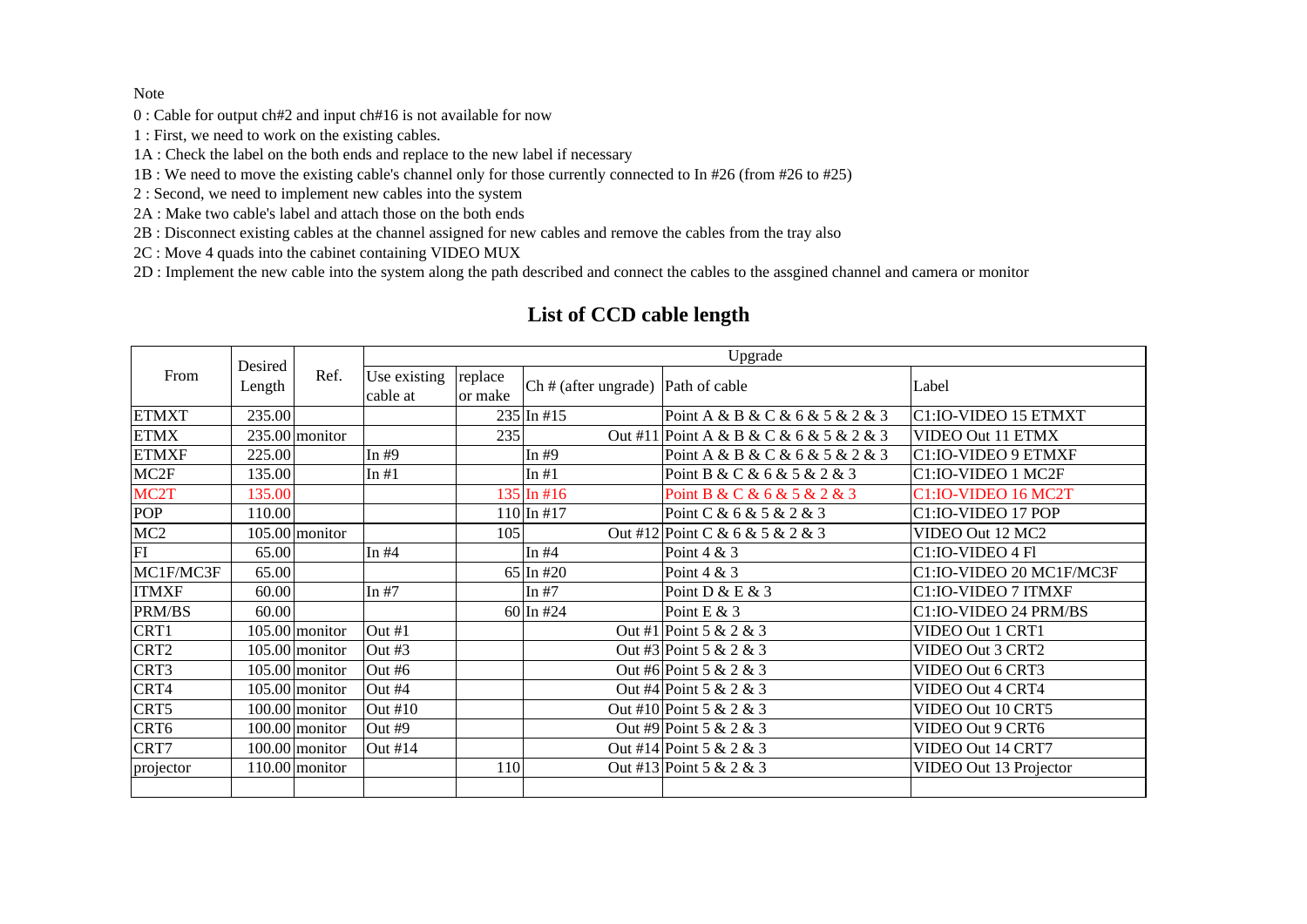## Note

- 0 : Cable for output ch#2 and input ch#16 is not available for now
- 1 : First, we need to work on the existing cables.
- 1A : Check the label on the both ends and replace to the new label if necessary
- 1B : We need to move the existing cable's channel only for those currently connected to In #26 (from #26 to #25)
- 2 : Second, we need to implement new cables into the system
- 2A : Make two cable's label and attach those on the both ends
- 2B : Disconnect existing cables at the channel assigned for new cables and remove the cables from the tray also
- 2C : Move 4 quads into the cabinet containing VIDEO MUX
- 2D : Implement the new cable into the system along the path described and connect the cables to the assgined channel and camera or monitor

| From    | Desired<br>Length | Ref. | Upgrade                     |                    |                                      |          |                                                                                                                   |  |
|---------|-------------------|------|-----------------------------|--------------------|--------------------------------------|----------|-------------------------------------------------------------------------------------------------------------------|--|
|         |                   |      | Use existing<br>cable at    | replace<br>or make | $Ch$ # (after ungrade) Path of cable |          | Label                                                                                                             |  |
| quad 1  |                   |      |                             |                    | In #26, Out #15-18                   | directly | C1:IO-VIDEO 26 Quad 1<br>VIDEO Out 15 Quad 1<br>VIDEO Out 16 Quad 1<br>VIDEO Out 17 Quad 1<br>VIDEO Out 18 Quad 1 |  |
| quad 2  |                   |      |                             |                    | In #27, Out #19-22                   | directly | C1:IO-VIDEO 27 Quad 2<br>VIDEO Out 19 Quad 2<br>VIDEO Out 20 Quad 2<br>VIDEO Out 21 Quad 2<br>VIDEO Out 22 Quad 2 |  |
| quad 3  |                   |      |                             |                    | In #28, Out #23-26                   | directly | C1:IO-VIDEO 28 Quad 3<br>VIDEO Out 23 Quad 3<br>VIDEO Out 24 Quad 3<br>VIDEO Out 25 Quad 3<br>VIDEO Out 26 Quad 3 |  |
| quad 4  |                   |      |                             |                    | In #29, Out #27-30                   | directly | C1:IO-VIDEO 29 Quad 4<br>VIDEO Out 27 Quad 4<br>VIDEO Out 28 Quad 4<br>VIDEO Out 29 Quad 4<br>VIDEO Out 30 Quad 4 |  |
| 4 quads |                   |      | 5.00 5 cables for each quad | $100 -$            |                                      |          |                                                                                                                   |  |
| Total   | 4165.00           |      |                             | 2125               |                                      |          |                                                                                                                   |  |